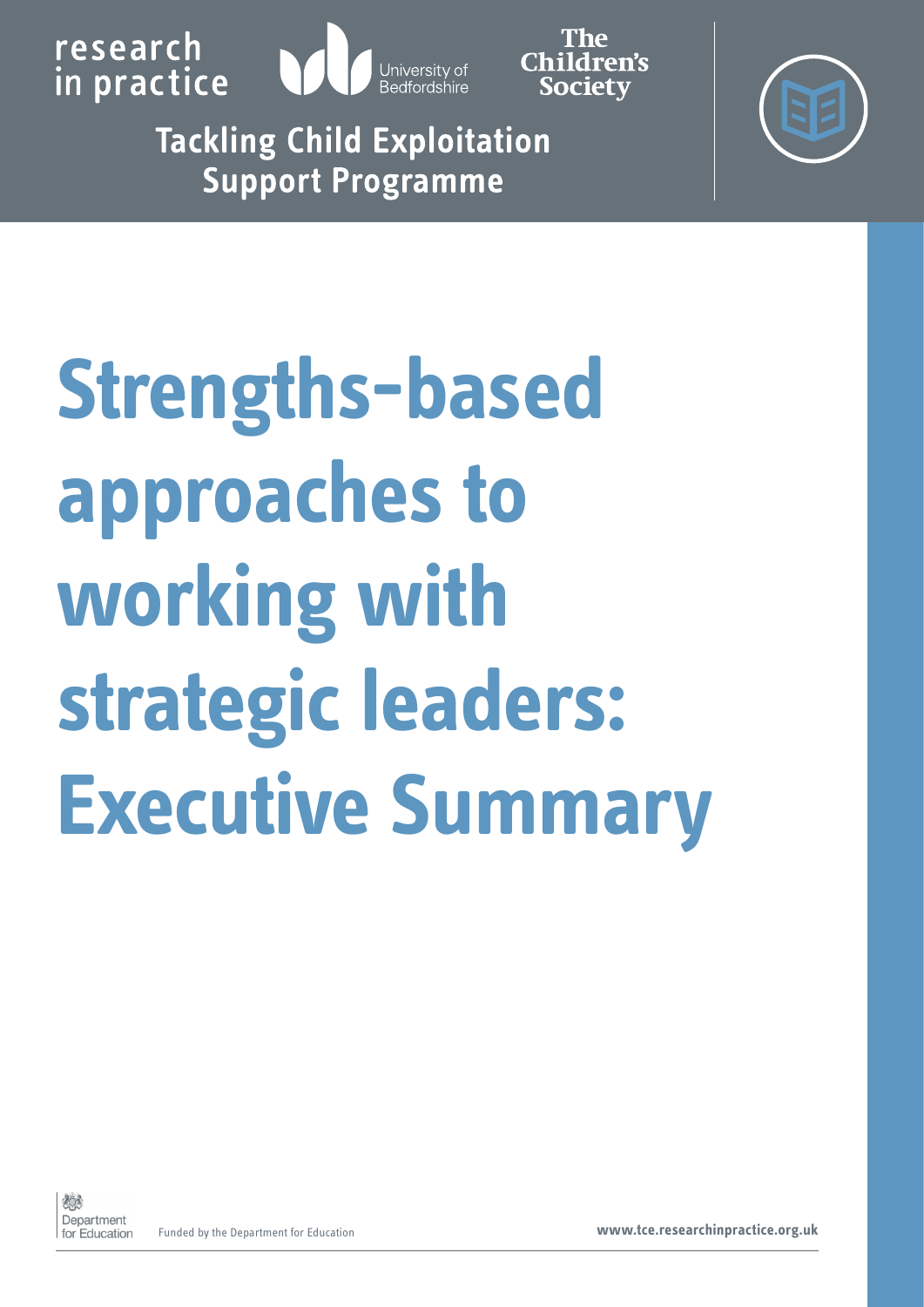## **Introduction**

The Tackling Child Exploitation (TCE) Programme was launched in 2019 to support strategic leaders in local areas as they address child exploitation and extra-familial harm. The Programme takes an evidence-informed approach, drawing on research, practice wisdom and lived experience, to offer high support and high challenge to the systemic complexity strategic leaders face in their efforts to tackle these concerns. The Programme's core activities are:

- **>** Working with strategic leads in safeguarding partnerships and colleagues from across the sector on Bespoke Support Projects (BSPs) and Development Priorities with a team of expert Delivery Partners.
- **>** Amplifying TCE learning and commissioned Programme research and resources through the **[TCE microsite](https://tce.researchinpractice.org.uk/)**.
- **>** Embedding evidence both within the delivery and through an embedded evaluation of the programme itself.

The Programme works with local areas to reflect on and interrogate their systems' responses to child exploitation, and seeks to:

- **>** Promote curiosity and critical thinking
- **>** Identify and, where needed, unlock existing resources and talent across local areas to help build sustainable approaches that are able to keep children, young people and families safe.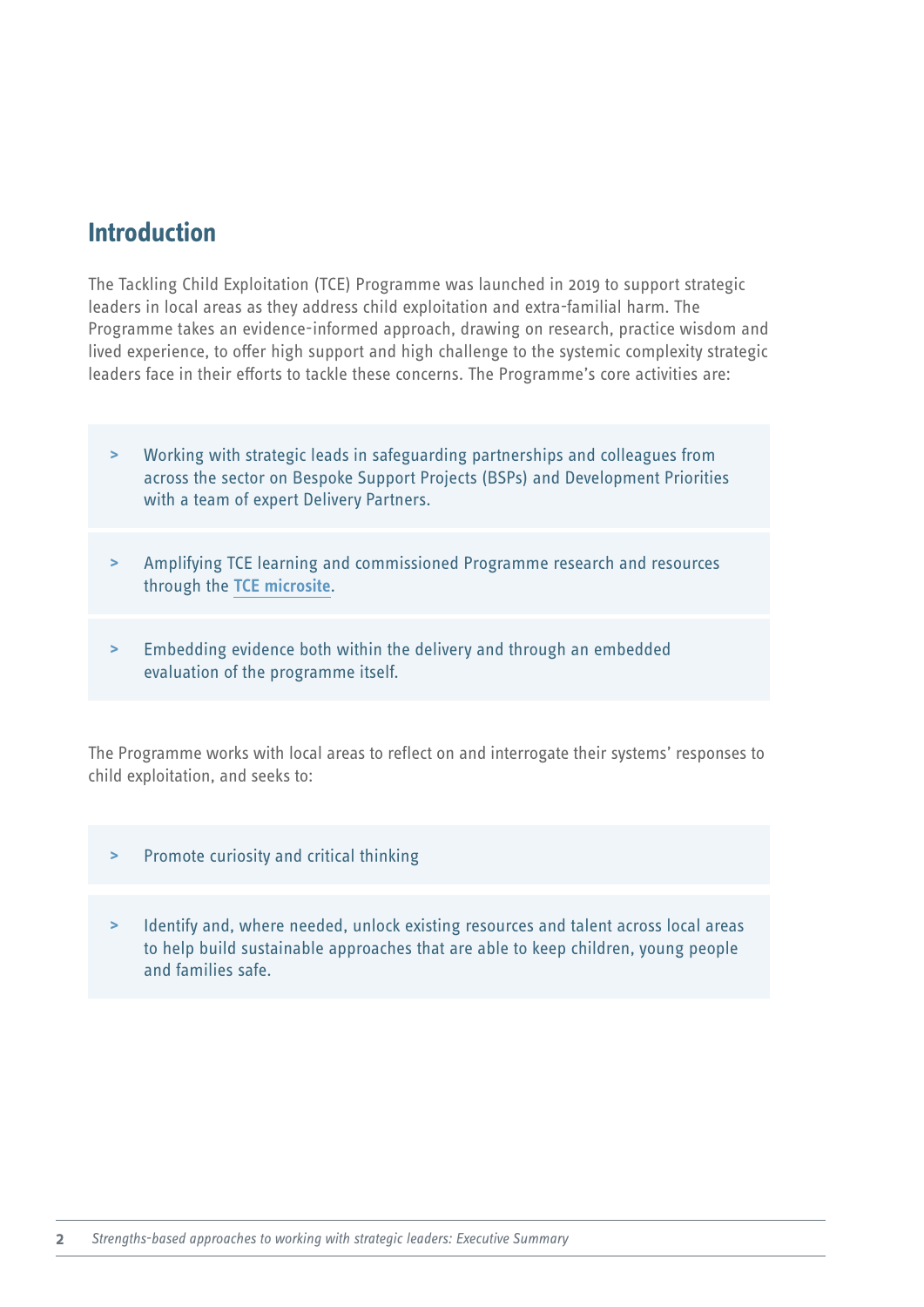## **What are strengths-based approaches?**

Strengths-based approaches (SBA) stem from humanistic philosophy and are based on a core belief that humans (and by extension organisations) have the capacity for growth and change (Early & GlenMaye, 2004; Pulla, 2014). They are founded on the assumption that individuals have the agency and capability to make their own choices and overcome adversity. They should be empowered through facilitation without developing an over-reliance on an external agency. The Social Care Institute of Excellence (SCIE, 2018) defines SBA in social care as having these essential characteristics:

- **>** Right-based and person-centred, with a clear ethical and value-based position.
- **>** Putting individuals, families, and communities at the heart of social care and recognising their role as integral, as one which can not be replaced by professional intervention.
- **>** Including new ways of looking at people, embracing the core belief that, even if they are experiencing problems, they have the strengths, skills, resources and capabilities to effect positive change if they are supported to do so.
- **>** Appreciating that children and young people's valuable skills and experience are key to getting them onside and co-producing solutions.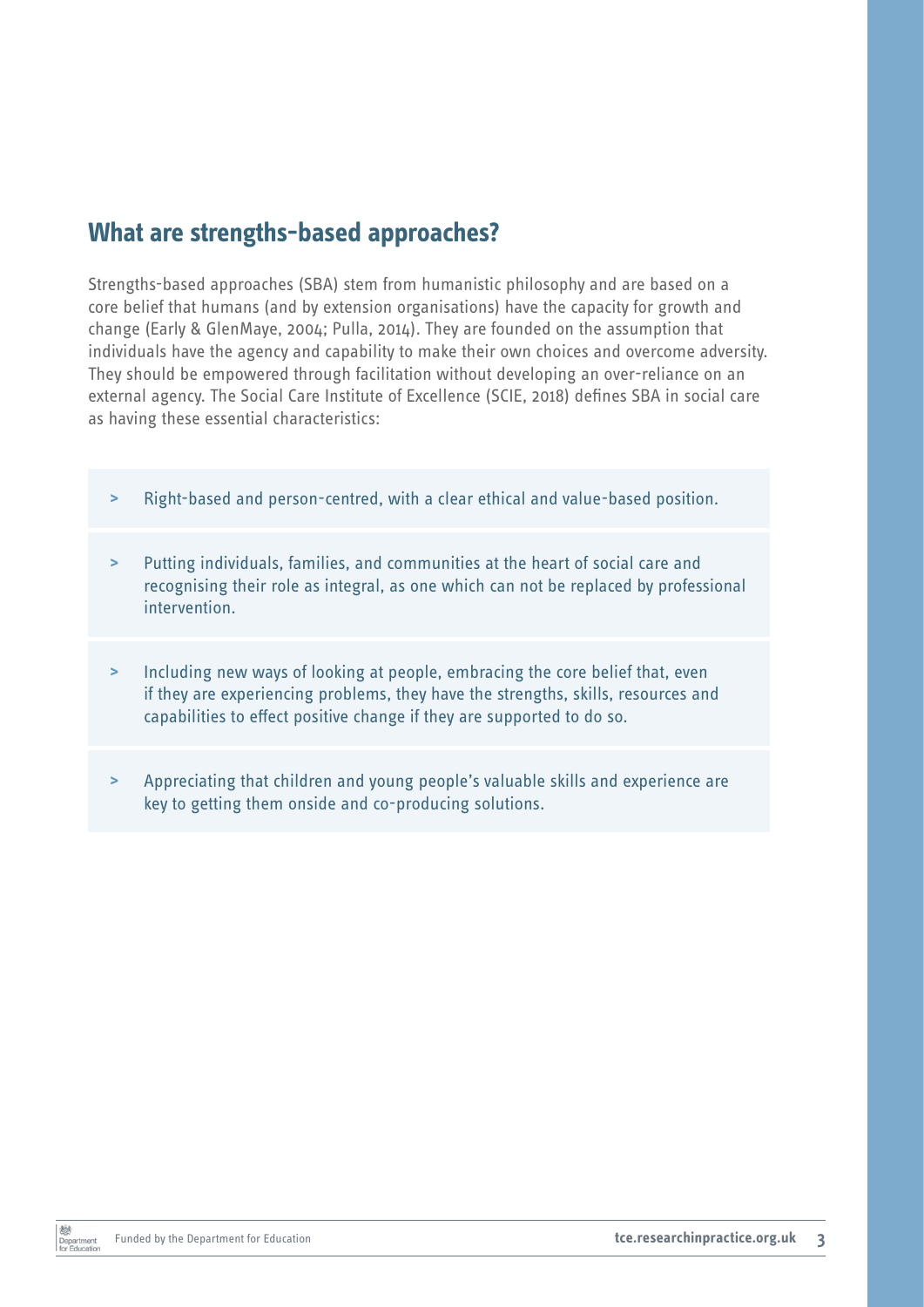## **Why the TCE Programme works in a strengths-based way**

The TCE delivery model is based on three reasons for working in a strengths-based way. Firstly, it seeks to invert system dynamics that stem from discourses founded on deficit and problem-focused models, and to re-frame risk. Secondly, it prescribes the mirroring of key behaviours across parallel systems, and advocates their use with strategic leaders, just as practitioners employ them in their work with children and families. Thirdly, the Programme believes that strengths-based approaches are one of the best ways to develop partnerships and services that are adaptive and sustainable in the context of tackling child exploitation at the systems level.

## **Key messages from evidence base**

In this rapid literature review, the evidence is mapped against an ecological framework for understanding the different levels of a local area's system for tackling child exploitation. Analysis of this evidence is explored to describe what has worked for practice, for communities and for leadership behaviour.

#### **Practice**

- **>** An evaluation of 45 Children's Social Care Innovation Programme projects suggests that SBA form part of a broad range of practices to improve service quality and build families' capacity to address their problems more effectively (Sebba et al., 2017).
- **>** Evaluation of the Family Value programme (Leeds City Council) reported the range of SBA employed contributed to the success of 87% of all interventions made (Harris et al., 2020).
- **>** Evaluation of the Family Safeguarding programme (Herefordshire) highlighted that Motivational Interviewing (based on an SBA) was an effective way of working with families and contributed to reductions in the number of child protection plans and police call-outs (Rodger et al., 2020).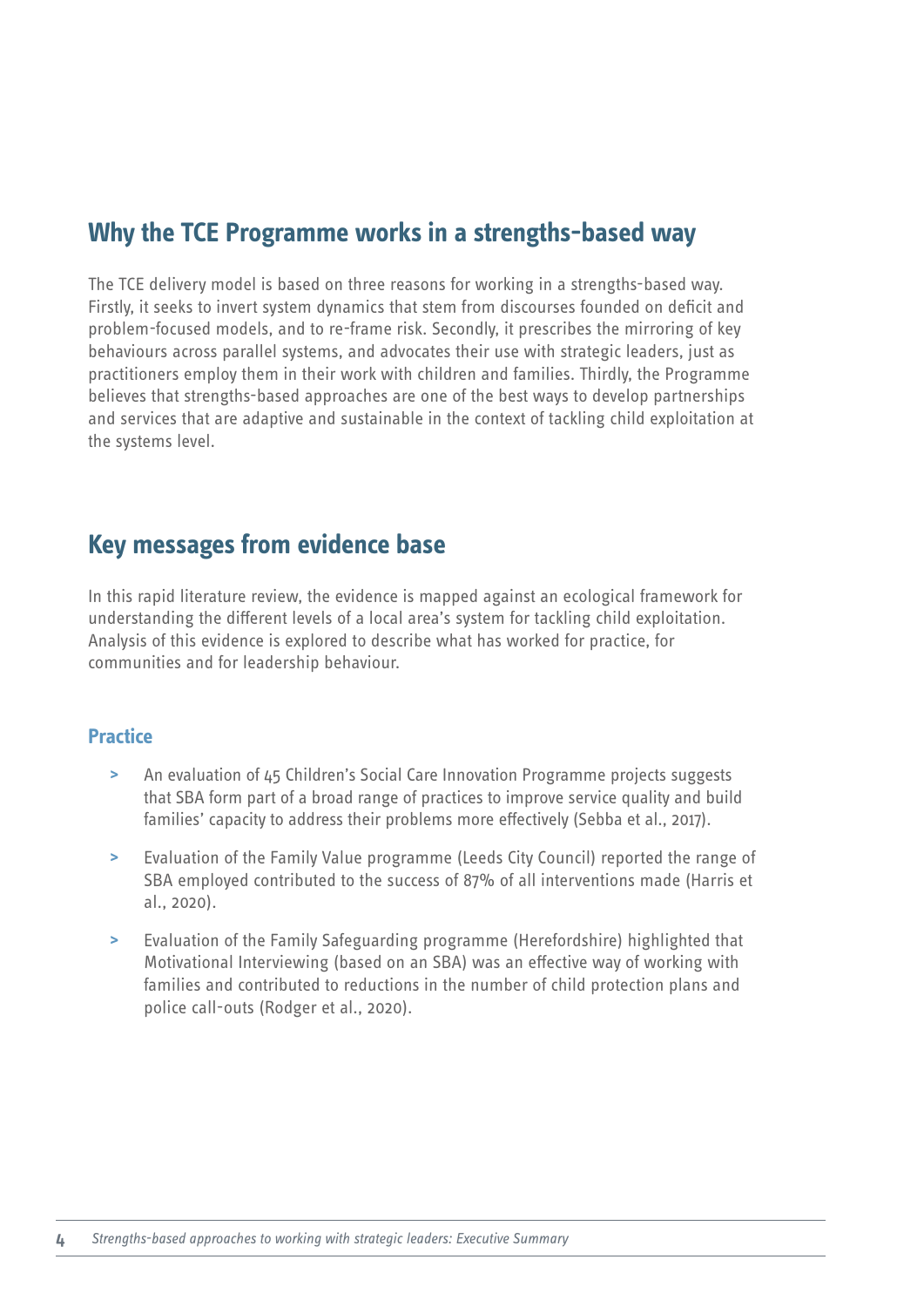#### **Community**

- **>** Asset-based Community Development has taken an SBA to probation work with youth offenders by harnessing their latent strengths and the untapped reservoirs of care within their communities via the work of skilled professionals who can identify, connect and activate such assets (Russell, 2010).
- **>** Innovations in social prescribing point toward an evidence-base that connects primary care patients to assets in their community and delivers more sustainable and appropriate care for patients with low-level mental health and isolation issues (Eaton, 2020; Foster et al., 2021).

#### **Leadership**

- **>** The Gallup global surveys into leadership behaviours demonstrate that at the core of the strengths-based movement is the belief that the most significant potential for growth (of individuals, systems, communities) is when building on the strengths they already have instead of trying to fix their 'weaknesses' or 'deficits' (Rath, 2007; Rath & Conchie, 2008).
- **>** Qualitative research (Welch et al., 2014) into leadership coaching evidenced four themes shared by leaders:
	- **a.** strengths development is intrinsically motivating and emerging
	- **b.** strengths develop through relationships
	- **c.** expert strengths work does not ignore a leader's blind spot or 'shadow side'
	- **d.** leaders who demonstrate high performance are incredibly self-aware and conscious of how to use their presence in an organisational change process.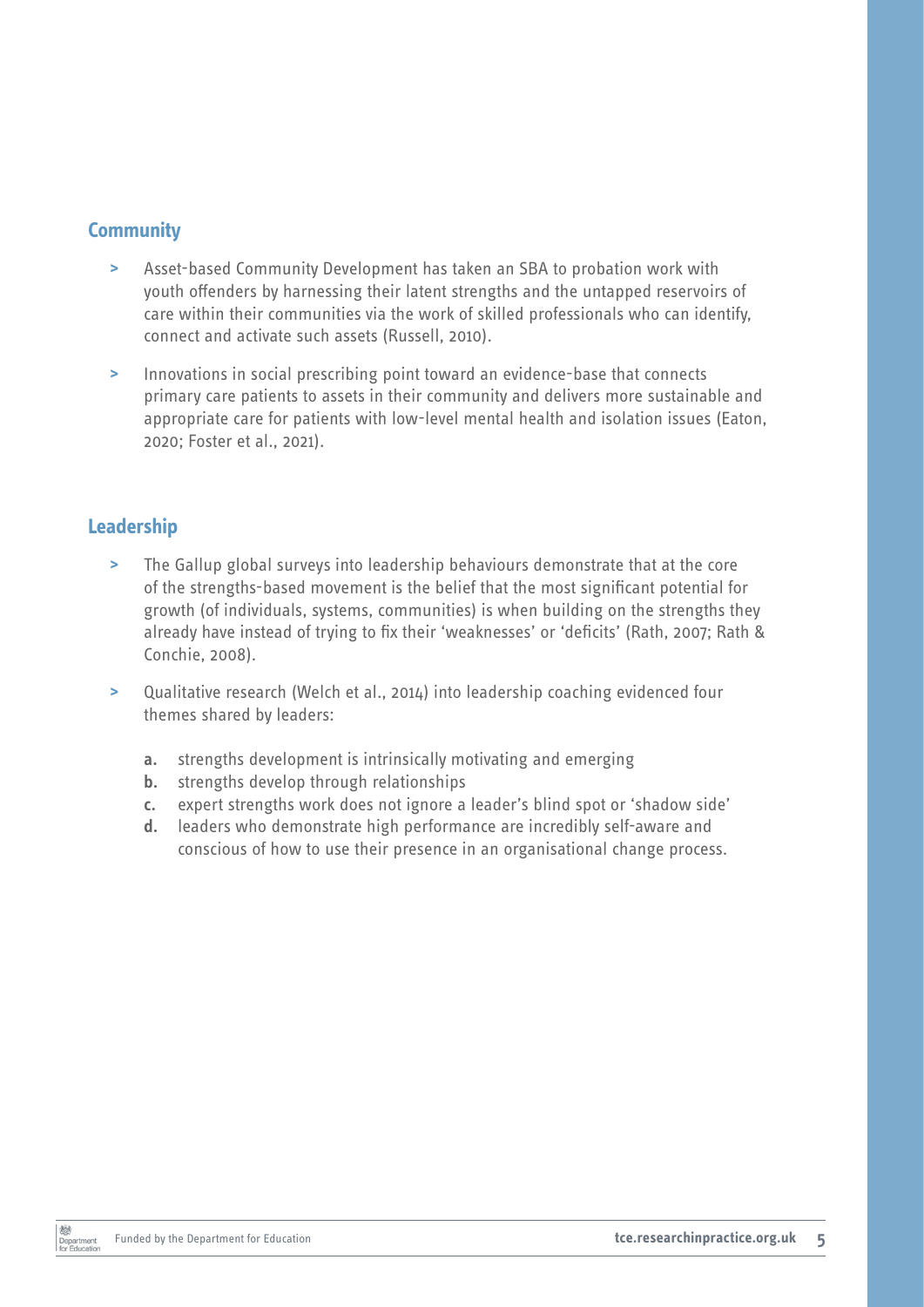#### **Key messages**

- **>** While there is limited evidence directly addressing the impact of working in a strengths-based way with strategic leaders in public services, there is a strong argument for mirroring what we do know works with supporting young people and their families across all system levels.
- **>** The core features of a strengths-based approach are to challenge deficit models of social problems, seek to empower and collaborate with partner organisations and stakeholders, and to mobilise existing resources, skills and capabilities.
- **>** The Programme acknowledges the potential for tension when applying these principles to the challenges and opportunities of systems improvement. And recognises that the complex systems that make up our responses to tackling child exploitation consist of different organisational cultures, priorities, and concerns. However, this literature review concludes that strengths-based approaches are just one of a collection of emergent discourses to deliver system improvement more effectively and sustainably.
- **>** Through evaluating what works, for whom and under what conditions across our Bespoke Support Projects, recommendations can be made for when a strengthsbased approach might support systems improvement in local areas.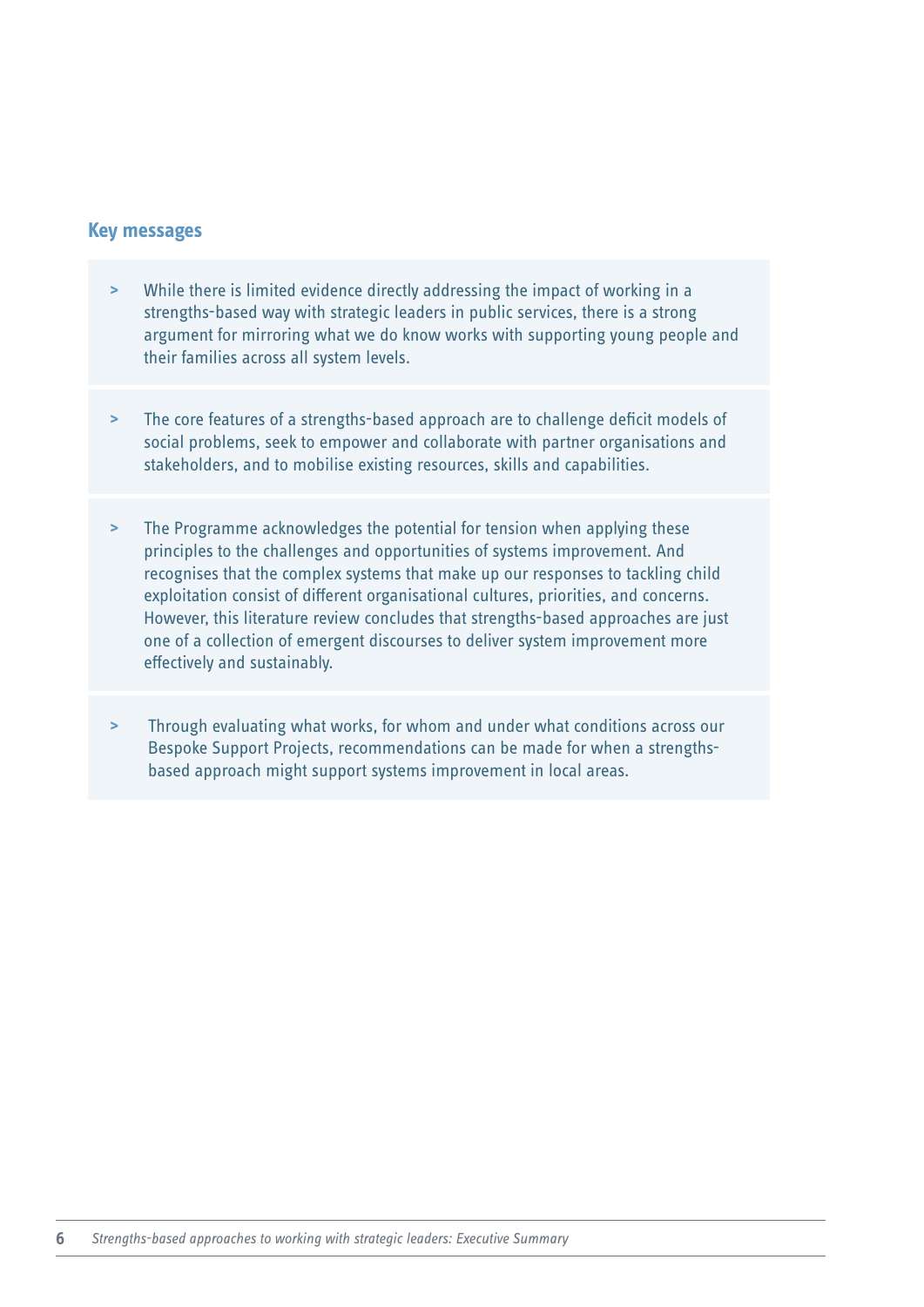# **References and further reading**

Early, T. J., & GlenMaye, L. F. (2004). Valuing families: Social work practice with families from a strengths perspective. Social Work, 45(2), 118-130. **[https://doi.org/10.1093/](https://doi.org/10.1093/sw/45.2.118) [sw/45.2.118](https://doi.org/10.1093/sw/45.2.118)**

**Eaton, M. (2020). [Social Prescribing briefing](https://researchbriefings.files.parliament.uk/documents/CBP-8997/CBP-8997.pdf)  [paper. House of Commons Library](https://researchbriefings.files.parliament.uk/documents/CBP-8997/CBP-8997.pdf)**

Foster, A., Thompson, J., Holding, E., Ariss, S., Mukuria, C., Jacques, R., Akparindo, R. & Haywood, A., (2021). Impact of social prescribing to address loneliness: a mixed methods evaluation of a national social prescribing programme. *Health & Social Care in the Community, 29*(5), 1439-1449.

Harris, J., Tinarwo, M. and Ramanathan, R. (2020). *Leeds Partners in Practice: Reimagining child welfare services for the 21st century.* Department of Education.

Pulla, V., & Francis, A, P., (2014). A strengths approach to mental health. In Abraham P. Francis (Eds). *Social Work in Mental Health: Contexts and Theories for Practice* (pp. 126 -143). Sage.

Rath, T. (2007). *Strengthsfinder 2.0*. Gallup Press.

Rath, T., & Conchie, B. (2008). *Strengthsbased leadership: Great leaders, great teams, and why people follow*. Gallup Press.

**[Rodger, J., Allan, T., & Elliott, S.](https://assets.publishing.service.gov.uk/government/uploads/system/uploads/attachment_data/file/932367/Hertfordshire_Family_Safeguarding.pdf)  (2020). [Family Safeguarding: Evaluation](https://assets.publishing.service.gov.uk/government/uploads/system/uploads/attachment_data/file/932367/Hertfordshire_Family_Safeguarding.pdf)  [Report. Department for Education](https://assets.publishing.service.gov.uk/government/uploads/system/uploads/attachment_data/file/932367/Hertfordshire_Family_Safeguarding.pdf)**

Russell, C. (2010). Making a case for an Asset-Based Community Development (ABCD) Approach to Probation: From Reformation to Transformation. *Irish Probation Journal, 7*, 119–132.

**[Social Care Institute for Excellence \(2018\).](https://www.scie.org.uk/strengths-based-approaches/young-people)  [Strengths-based social care for children,](https://www.scie.org.uk/strengths-based-approaches/young-people)  [young people and their families. SCIE](https://www.scie.org.uk/strengths-based-approaches/young-people)**

**[Sebba, J. Children's Social Care](https://www.gov.uk/government/uploads/system/uploads/attachment_data/file/659110/Children_s_Social_Care_Innovation_Programme_-_Final_evaluation_report.pdf)  Innovation Programme [Final evaluation](https://www.gov.uk/government/uploads/system/uploads/attachment_data/file/659110/Children_s_Social_Care_Innovation_Programme_-_Final_evaluation_report.pdf)  [report. Department for Education](https://www.gov.uk/government/uploads/system/uploads/attachment_data/file/659110/Children_s_Social_Care_Innovation_Programme_-_Final_evaluation_report.pdf)**

Welch, D. et al. (2014). Strengths-based leadership development: Insights from expert coaches. *Consulting Psychology Journal, 66*(1), 20–37. **[https://doi.org/10.1037/cpb0000002](https://psycnet.apa.org/doi/10.1037/cpb0000002)**